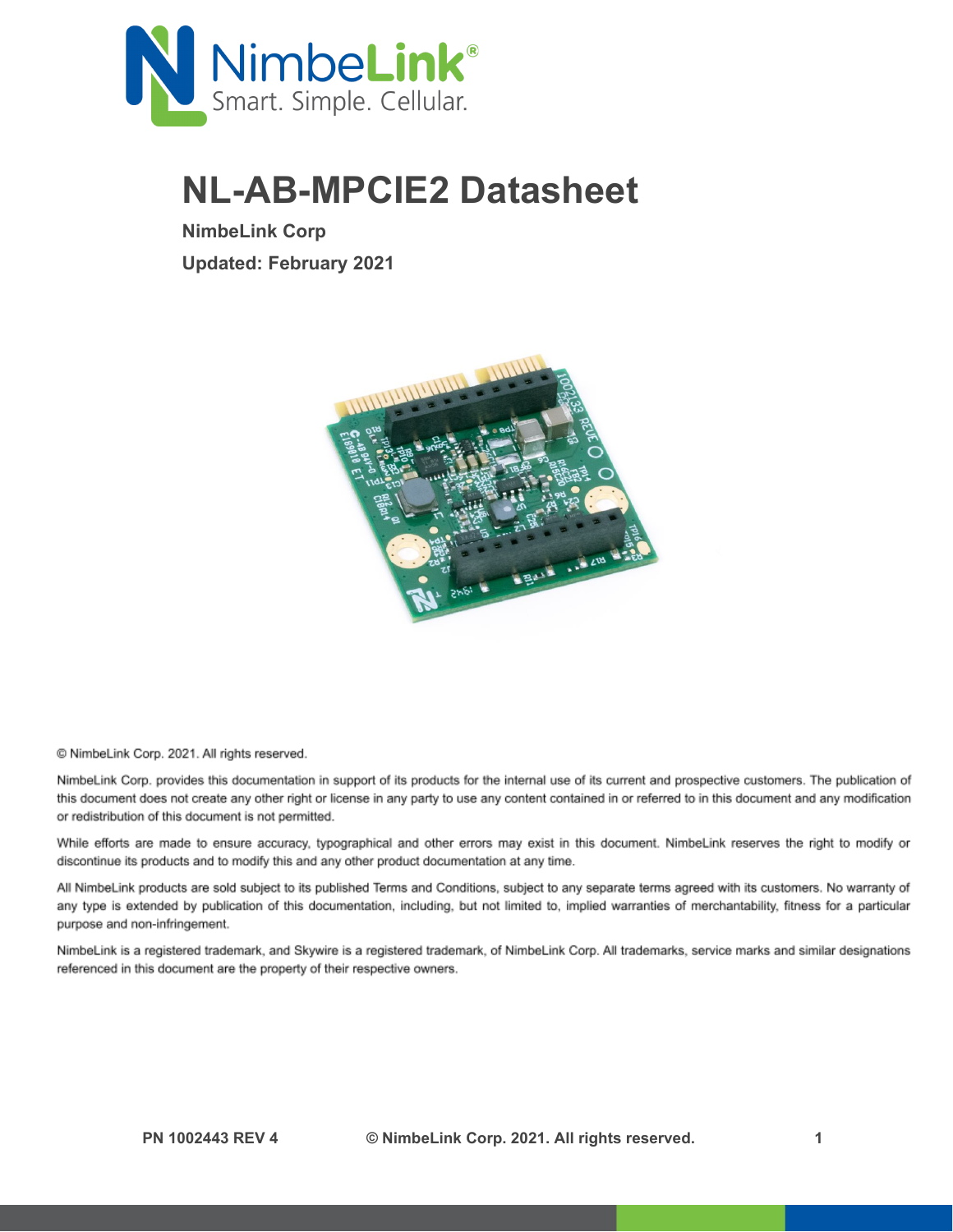## <span id="page-1-0"></span>**Table of Contents**

| <b>Table of Contents</b>                            | $\mathbf{2}$            |
|-----------------------------------------------------|-------------------------|
| <b>Introduction</b><br><b>Contact Information</b>   | 3<br>3                  |
| <b>Orderable Part Numbers</b>                       | 3                       |
| <b>Additional Resources</b>                         | 3                       |
| <b>Technical Specifications</b>                     | $\overline{\mathbf{4}}$ |
| <b>Block Diagram</b>                                | $\overline{4}$          |
| <b>Electrical Specifications</b>                    | 4                       |
| Absolute Maximum and Minimum Ratings                | 4                       |
| mPCIe Interface Pinout                              | 5                       |
| <b>Power Supply</b>                                 | 5                       |
| <b>Skywire Modem Socket Pinout</b>                  | 6                       |
| <b>Mechanical Characteristics</b>                   | $\overline{7}$          |
| <b>Mechanical Drawing</b>                           | $\overline{7}$          |
| <b>Mechanical Specifications</b>                    | 7<br>7                  |
| <b>Mating Connectors</b><br><b>Device Placement</b> | 8                       |
| <b>Environmental Specifications</b>                 | 8                       |
| <b>Modem Operation</b>                              | 9                       |
| <b>USB Communication</b>                            | $\overline{9}$          |
| <b>Control Signals</b>                              | 9                       |
| PERST#                                              | 9                       |
| W DISABLE#                                          | 9                       |
| WAKE#                                               | 9                       |
| LED WWAN#                                           | 10                      |
| Modem Power On and Off                              | 10                      |
| Power On                                            | 10                      |
| Power Off                                           | 10                      |
| <b>Version Information</b>                          | 11                      |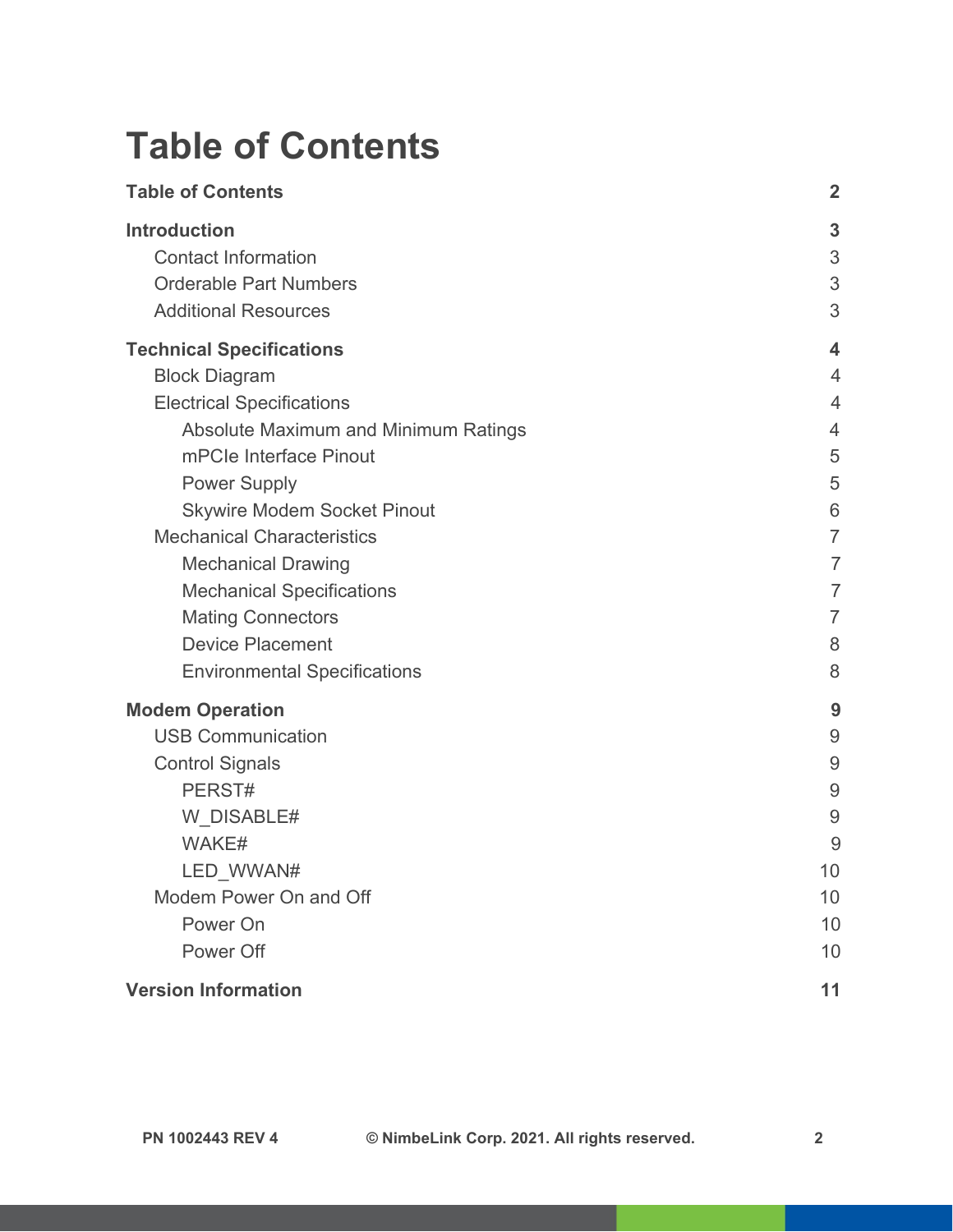# <span id="page-2-0"></span>**1. Introduction**

This document serves as the hardware datasheet for the Skywire mPCIe Version 2 adapter card.

The Skywire mPCIe Version 2 adapter card is a compact, mPCIe compatible adapter for the Skywire modem. The adapter allows the easy addition of Skywire modems to Machine to Machine (M2M) systems with a mPCIe interface. This adapter is compatible with all Skywire modems using the standard Skywire interface.

### <span id="page-2-1"></span>**1.1 Contact Information**

NimbeLink's goal is to make integrating Skywire modems into end-user applications as easy as possible. Please send any feedback, documentation requests, or technical support questions to NimbeLink's product support team at:

[product.support@nimbelink.com](mailto:product.support@nimbelink.com)

For purchasing information, please visit the "Part Ordering Information" section on the adapter's product page. Any additional sales questions or requests for quotation can be directed to NimbeLink's sales team at:

[sales@nimbelink.com](mailto:sales@nimbelink.com)

### <span id="page-2-2"></span>**1.2 Orderable Part Numbers**

| <b>Orderable Device</b> | mPCle Form Factor | <b>Operating</b><br><b>Temperature</b> |
|-------------------------|-------------------|----------------------------------------|
| NL-AB-MPCIE2-H          | Half Size*        | -40 $^{\circ}$ C to +85 $^{\circ}$ C   |

\*To accommodate the Skywire footprint the half size mPCIe adapter's mechanical footprint is larger than a standard half size mPCIe card. See mechanical drawing for details.

### <span id="page-2-3"></span>**1.3 Additional Resources**

- **[Skywire Software Developers Guide](https://nimbelink.com/Documentation/Skywire/1001750_Skywire-Software-Developers-Guide.pdf)**
- [NL-AB-MPCIE2](https://nimbelink.com/products/mini-pci-express-half-size/) [Product Page](https://nimbelink.com/products/mini-pci-express-half-size/)
- [NL-AB-MPCIE2-H](https://nimbelink.com/Documentation/Development_Kits/NL-AB-MPCIE2/1002373_REVB_ALTIUM_FILES.zip) [Altium Design Files](https://nimbelink.com/Documentation/Development_Kits/NL-AB-MPCIE2/1002373_REVB_ALTIUM_FILES.zip)
- [NL-AB-MPCIE2-H](https://nimbelink.com/Documentation/Development_Kits/NL-AB-MPCIE2/1002374_REVB_SCH.PDF) [Schematic](https://nimbelink.com/Documentation/Development_Kits/NL-AB-MPCIE2/1002374_REVB_SCH.PDF)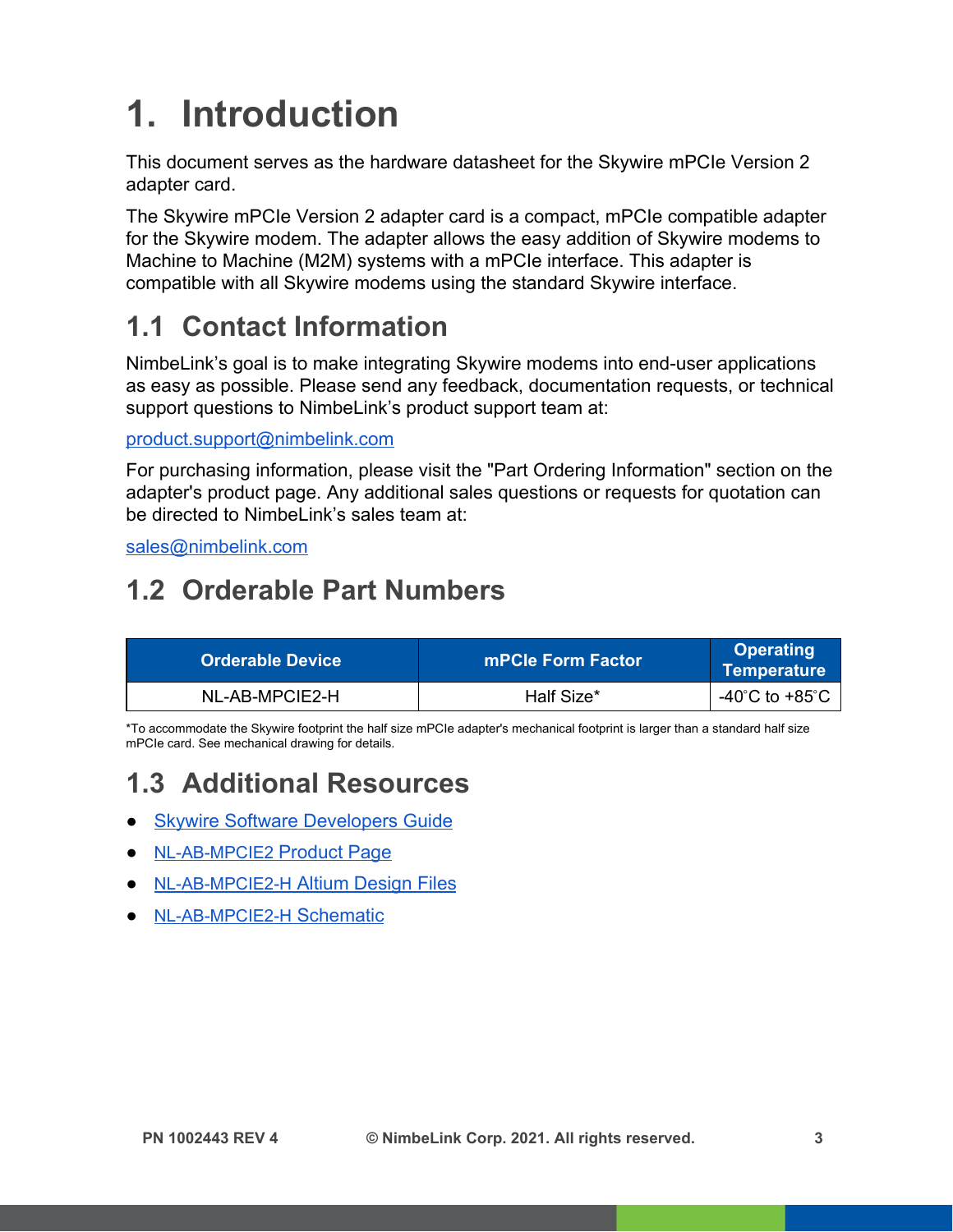## <span id="page-3-0"></span>**2. Technical Specifications**

### <span id="page-3-1"></span>**2.1 Block Diagram**



### <span id="page-3-2"></span>**2.2 Electrical Specifications**

#### <span id="page-3-3"></span>**2.2.1 Absolute Maximum and Minimum Ratings**

To avoid potential damage to the modem, ensure that all voltages applied to the mPCIe card pins listed below do not fall outside of the ranges specified by the maximum and minimum ratings:

| <b>Parameter</b>                       | <b>Skywire Pin(s)</b>                      | Min. Rating | <b>Max. Raing</b> |
|----------------------------------------|--------------------------------------------|-------------|-------------------|
| Main Power Supply <sup>1</sup>         | VCC 3V3                                    | 2.9V        | 3.6V              |
| mPCle I/O<br><b>Referenced Signals</b> | LED WWAN#, PERST#, WAKE#,<br>DISABLE#<br>W | $-0.3 V$    | 3.6V              |

<span id="page-3-4"></span>*1. Transient voltage drooping can occur on the VCC rail during normal modem operation. In order to prevent damage to the modem, transient voltage drops on VCC\_3V3 must not fall below 2.9V.*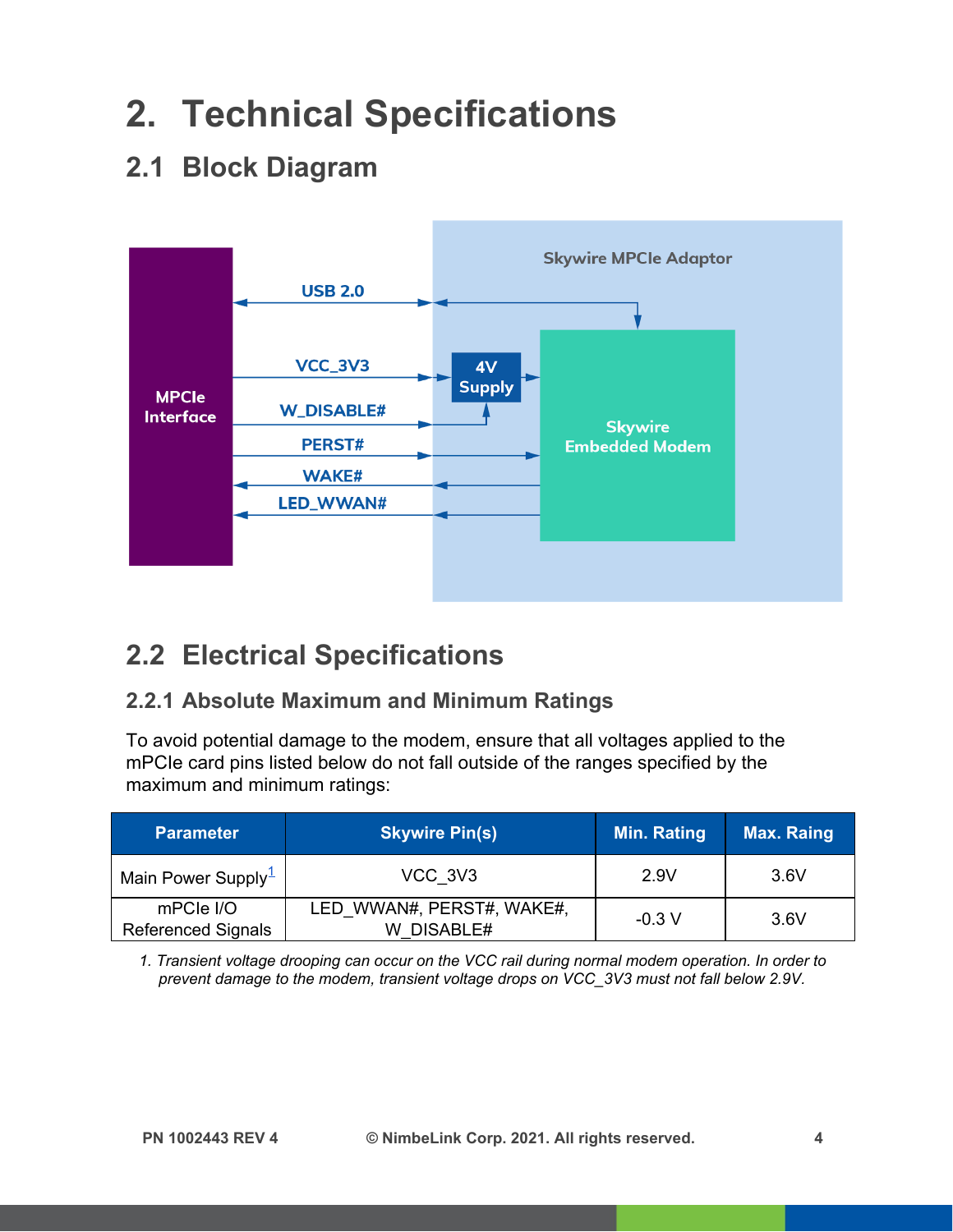#### <span id="page-4-0"></span>**2.2.2 mPCIe Interface Pinout**

| <b>Pin</b>                                                                  | <b>Name</b> | <b>Direction</b> | <b>Description</b>       | <b>Min</b> | Typ. | <b>Max</b> |
|-----------------------------------------------------------------------------|-------------|------------------|--------------------------|------------|------|------------|
| 1                                                                           | WAKE#       | Output           | Wake Host                | 0V         | 3.3V | 3.6V       |
| 20                                                                          | W DISABLE#  | Input            | Modem Disable            | 0V         | 3.3V | 3.6V       |
| 22                                                                          | PERST#      | Input            | Modem Reset              | 0V         | 3.3V | 3.6V       |
| 36                                                                          | USB D-      | I/O              | USB <sub>D</sub> -       |            |      |            |
| 38                                                                          | USB D+      | I/O              | $USB +$                  |            |      |            |
| 42                                                                          | LED#        | Output           | <b>WWAN LED</b><br>Drive | 0V         | 3.3V | 3.6V       |
| 24, 39, 41, 52                                                              | VCC 3V3     | Power            | 3.3V Power<br>Supply     | 2.9V       | 3.3V | 3.6V       |
| 4, 9, 15, 18, 21, 26,<br>27, 29, 34, 35, 37, 40,<br>43, 50                  | Ground      | Ground           | Ground                   |            | 0V   |            |
| 2, 3, 5, 6, 7, 8, 10-14,<br>16, 17, 19, 23, 24, 25,<br>28, 30-33, 44-49, 51 | NC.         |                  | No Connect               |            |      |            |

#### <span id="page-4-1"></span>**2.3 Power Supply**

Cellular modems will rapidly consume large amounts of current during network transactions. The external power supply connected to pins 24, 39, 41, and 52 must be able to handle current transients up to 2.5A (at 3.3V). Additional capacitance (100's uF) may be required to be placed near the mPCIe card connector to ensure VCC\_3V3 voltage stability.

System designers must ensure that the voltage into the adapter's power pins never exceed the bounds of the power supply operating voltage range during modem operation.

The power consumption of the adapter will vary depending on which modem is being used. Please refer to the datasheet for the modem being used with the adapter for power consumption estimates.

| <b>Power Supply Requirements</b> |                   |  |  |  |
|----------------------------------|-------------------|--|--|--|
| <b>Nominal Supply Voltage</b>    | 3.3V              |  |  |  |
| Supply Voltage Range             | 2.9V-3.6V         |  |  |  |
| Max Ripple on Supply Voltage     | 30 <sub>m</sub> V |  |  |  |
| <b>Max Current Transients</b>    | 2.5A*             |  |  |  |

\*Current transients will vary by modem, technology used, and from host supply configuration.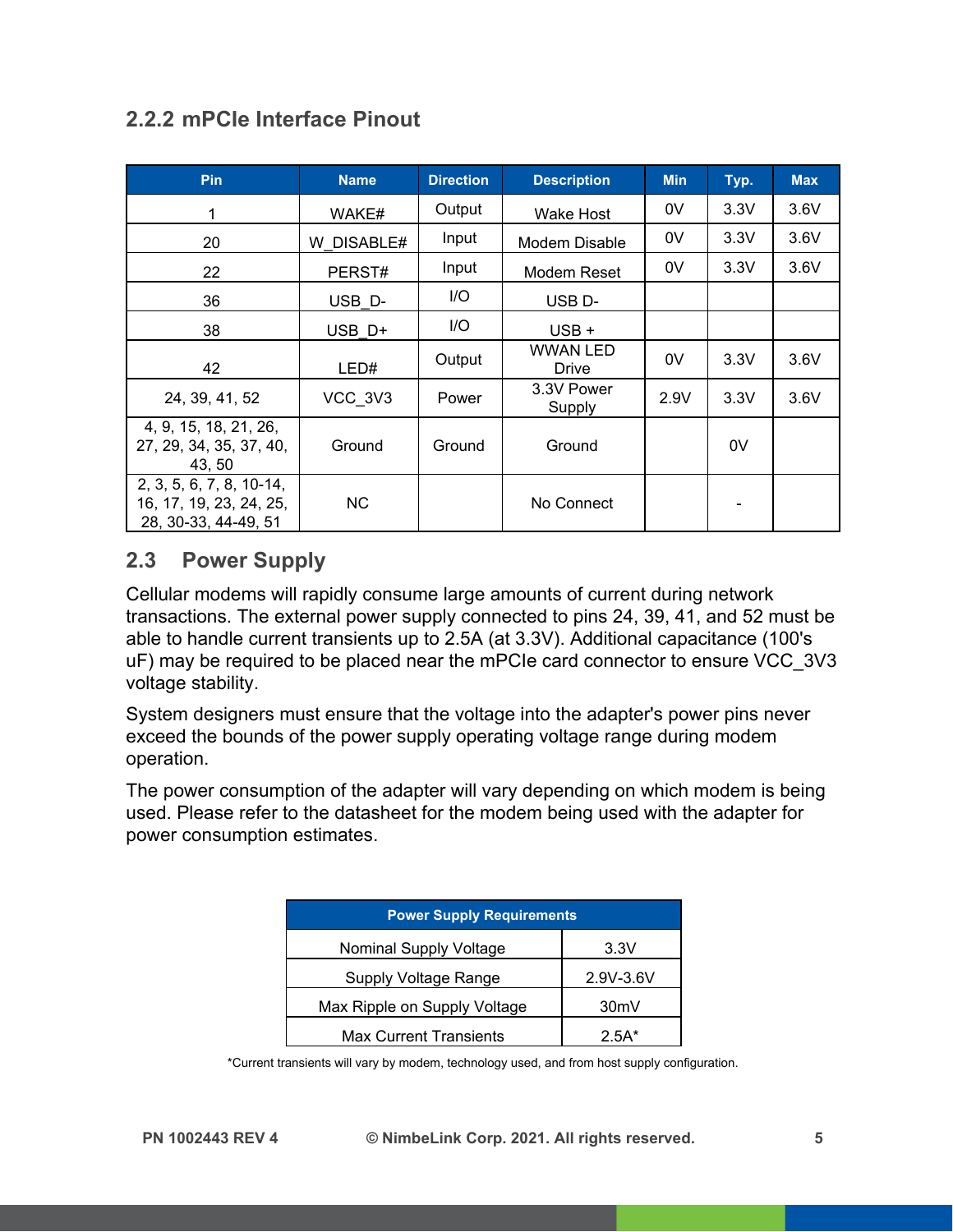#### <span id="page-5-0"></span>**2.3.1 Skywire Modem Socket Pinout**

The following table details the pinout of the Skywire modem socket on the mPCIe adapter.

| Pin                        | <b>Name</b>       | <b>Direction</b> | <b>Description</b>                                | <b>Min</b> | Typ.                         | <b>Max</b> |
|----------------------------|-------------------|------------------|---------------------------------------------------|------------|------------------------------|------------|
| $\mathbf{1}$<br>$(J1-1)$   | <b>VCC</b>        | Input            | Main Power Supply Pin                             |            | 4.0V                         |            |
| $\overline{2}$<br>$(J1-2)$ | <b>DOUT</b>       | <b>NC</b>        | Not Connected                                     |            |                              |            |
| 3<br>$(J1-3)$              | <b>DIN</b>        | <b>NC</b>        | Not Connected                                     |            | $\overline{a}$               |            |
| 4<br>$(J1-4)$              | <b>GND</b>        | Input            | Ground Pin                                        |            | 0V                           |            |
| 5<br>$(J1-5)$              | nRESET            | Input            | Modem reset signal. Controlled<br>by mPCle PERST# | 0V         |                              | 1.8V       |
| 6<br>$(J1-6)$              | <b>VUSB</b>       | Input            | USB connection detection                          |            | 5.0V                         |            |
| 7<br>$(J1-7)$              | USB P             | I/O              | USB differential data bus (+)                     |            |                              |            |
| 8<br>$(J1-8)$              | USB N             | I/O              | USB differential data bus (-)                     |            | $\qquad \qquad \blacksquare$ |            |
| 9<br>$(J1-9)$              | <b>DTR</b>        | Input            | Data terminal ready. Tied low.                    |            | 0V                           |            |
| 10<br>$(J1-10)$            | <b>GND</b>        | Input            | Ground Pin                                        |            | 0V                           |            |
| 11<br>$(J2-1)$             | <b>GND</b>        | Input            | Ground Pin                                        |            | 0V                           |            |
| 12<br>$(J2-2)$             | <b>CTS</b>        | <b>NC</b>        | Not Connected                                     |            |                              |            |
| 13<br>$(J2-3)$             | ON/nSLEEP         | Output           | Modem status pin. Controls<br>mPCIe LED WWAN#     | 0V         |                              | 1.8V       |
| 14<br>$(J2-4)$             | <b>VREF</b>       | Input            | Voltage reference for offboard<br>I/O signals.    |            | 4.0V                         |            |
| 15<br>$(J2-5)$             | <b>GND</b>        | Input            | Ground Pin                                        |            | 0V                           |            |
| 16<br>$(J2-6)$             | <b>RTS</b>        | Input            | Pulled Low.                                       |            | 0V                           |            |
| 17<br>$(J2-7)$             | GPIO <sub>3</sub> | I/O              | Modem GPIO pin. Not<br>Connected.                 | 0V         |                              | 1.8V       |
| 18<br>$(J2-8)$             | GPIO <sub>2</sub> | $\overline{U}$   | Modem GPIO pin. Controls<br>mPCle WAKE#           | 0V         |                              | 1.8V       |
| 19<br>$(J2-9)$             | <b>RING</b>       | NC               | Not Connected.                                    |            | $\frac{1}{2}$                |            |
| 20<br>$(J2-10)$            | ON OFF            | Input            | Modem ON OFF Control.<br>Driven by U3.            | 0V         |                              | 1.8V       |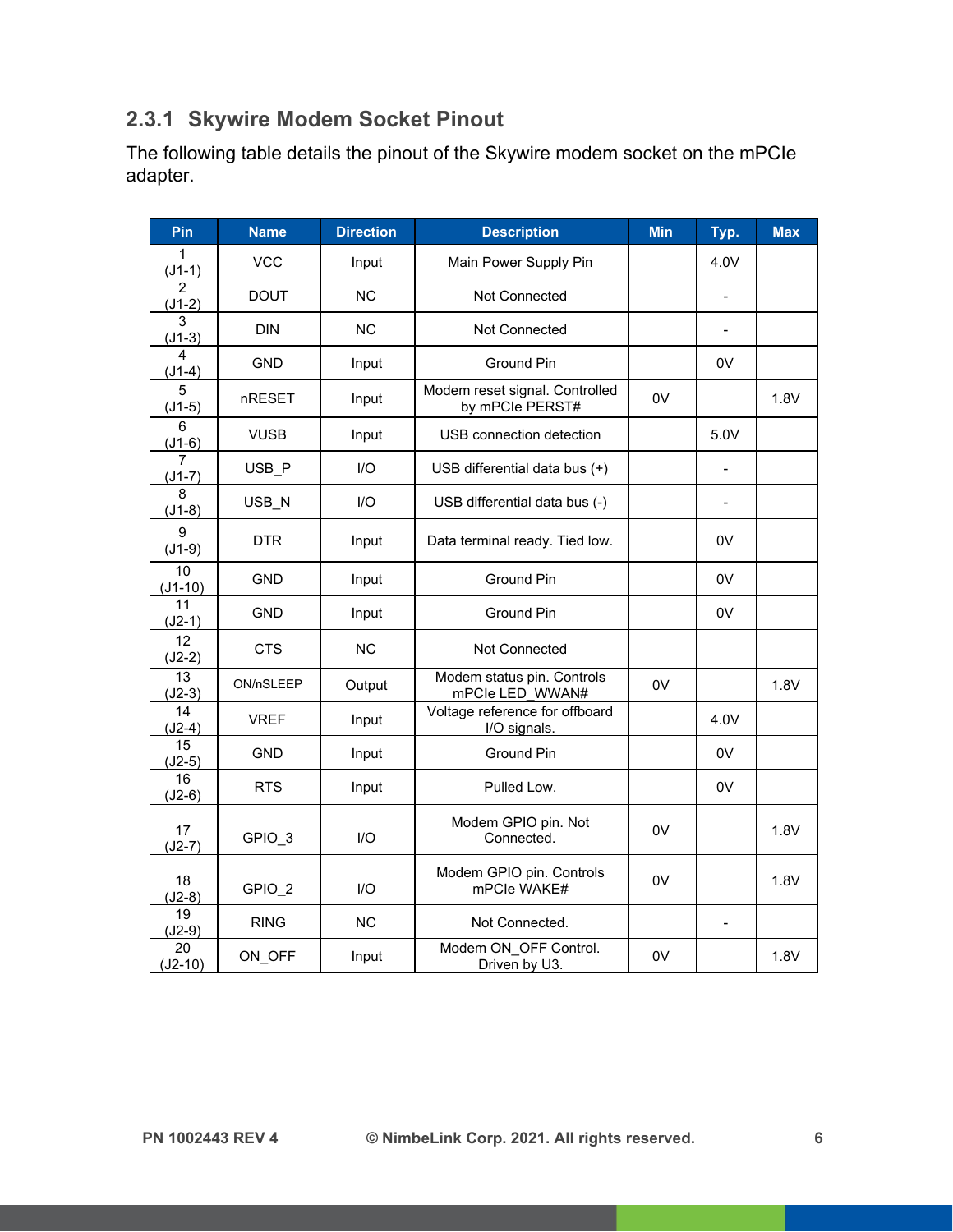### <span id="page-6-0"></span>**2.4 Mechanical Characteristics**

#### <span id="page-6-1"></span>**2.4.1 Mechanical Drawing**

To be released.

#### <span id="page-6-2"></span>**2.4.2 Mechanical Specifications**

| <b>Parameter</b>                   | <b>Typical</b>                | <b>Unit</b> |
|------------------------------------|-------------------------------|-------------|
| <b>Dimensions</b>                  | $33.4 \times 30.0 \times 5.4$ | mm          |
| Weight                             |                               | Grams       |
| <b>Connector Insertion/Removal</b> | 10                            | Cycles      |

#### <span id="page-6-3"></span>**2.4.3 Mating Connectors**

The mPCIe adapter is designed to be used in a 52 pin mPCIe socket. Example sockets that could be used with the card are listed below.

| <b>Manufacturer</b>                      | <b>Part Number</b> |
|------------------------------------------|--------------------|
| <b>TE Connectivity AMP</b><br>Connectors | 2041262-1          |
| <b>JAE Electronics</b>                   | MM60-52B1-B1-R850  |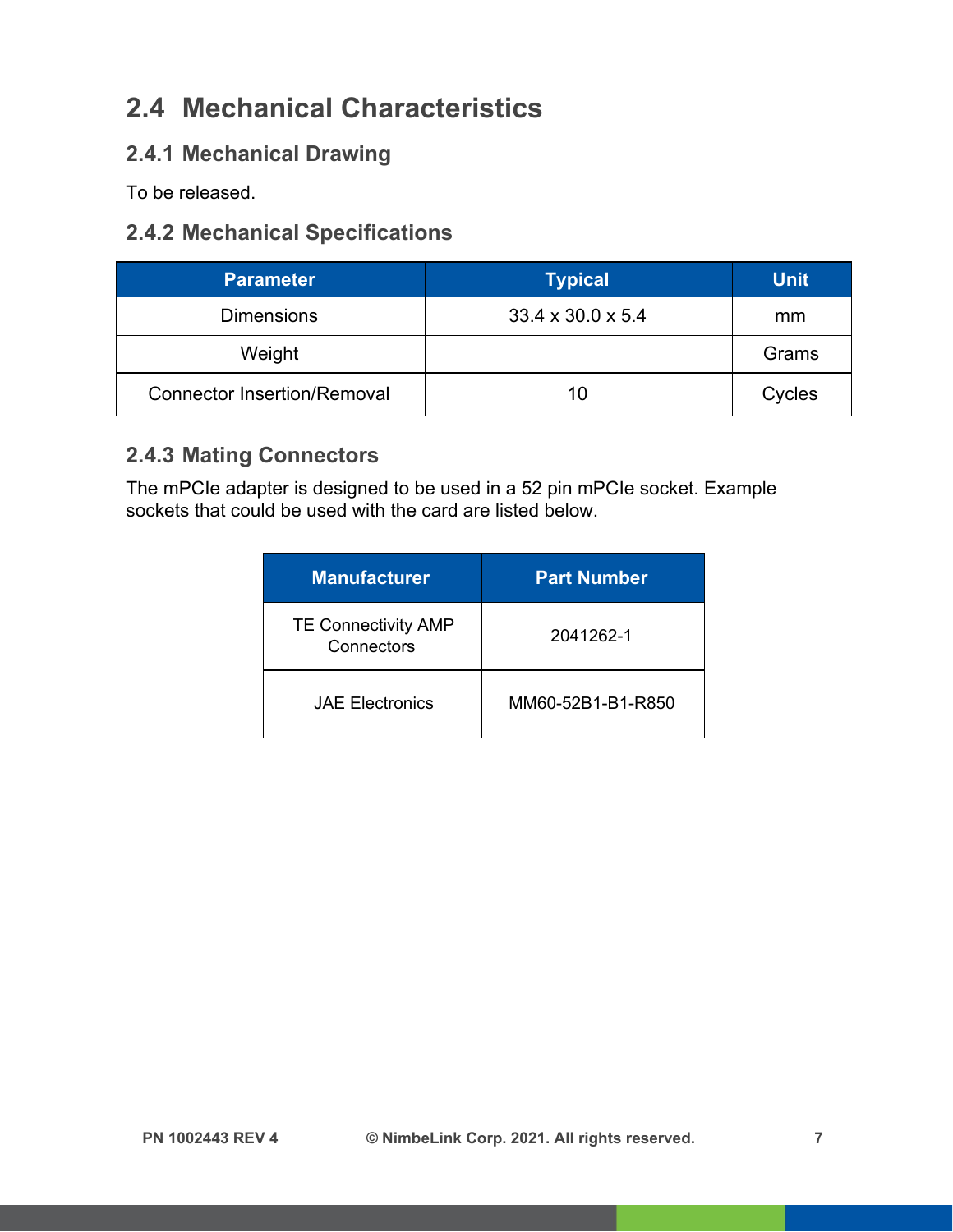#### <span id="page-7-0"></span>**2.4.4 Device Placement**

#### ⚠ **Make sure the Skywire is installed in the correct orientation in your host board. Failure to do so will damage the device and void the warranty.**

To seat the modem, align the Skywire modem's u.Fl connectors with the two circles seen on the top of the mPCIe adapter. When viewing the mPCIe adapter from the top, the modem's u.Fl connectors should be on the left side of the adapter when mounted. An example rendering of the placement is below.



#### <span id="page-7-1"></span>**2.4.5 Environmental Specifications**

| <b>Parameter</b>          | <b>Min</b> | <b>Typical</b> | <b>Max</b> | <b>Unit</b>  | <b>Note</b>    |
|---------------------------|------------|----------------|------------|--------------|----------------|
| Operating<br>Temperature  | -40        | $+25$          | $+85$      | $^{\circ}$ C |                |
| Storage<br>Temperature    | -40        | $+25$          | $+85$      | $^{\circ}$ C |                |
| <b>Operating Humidity</b> | 20         |                | 90         | $\%$         | Non-condensing |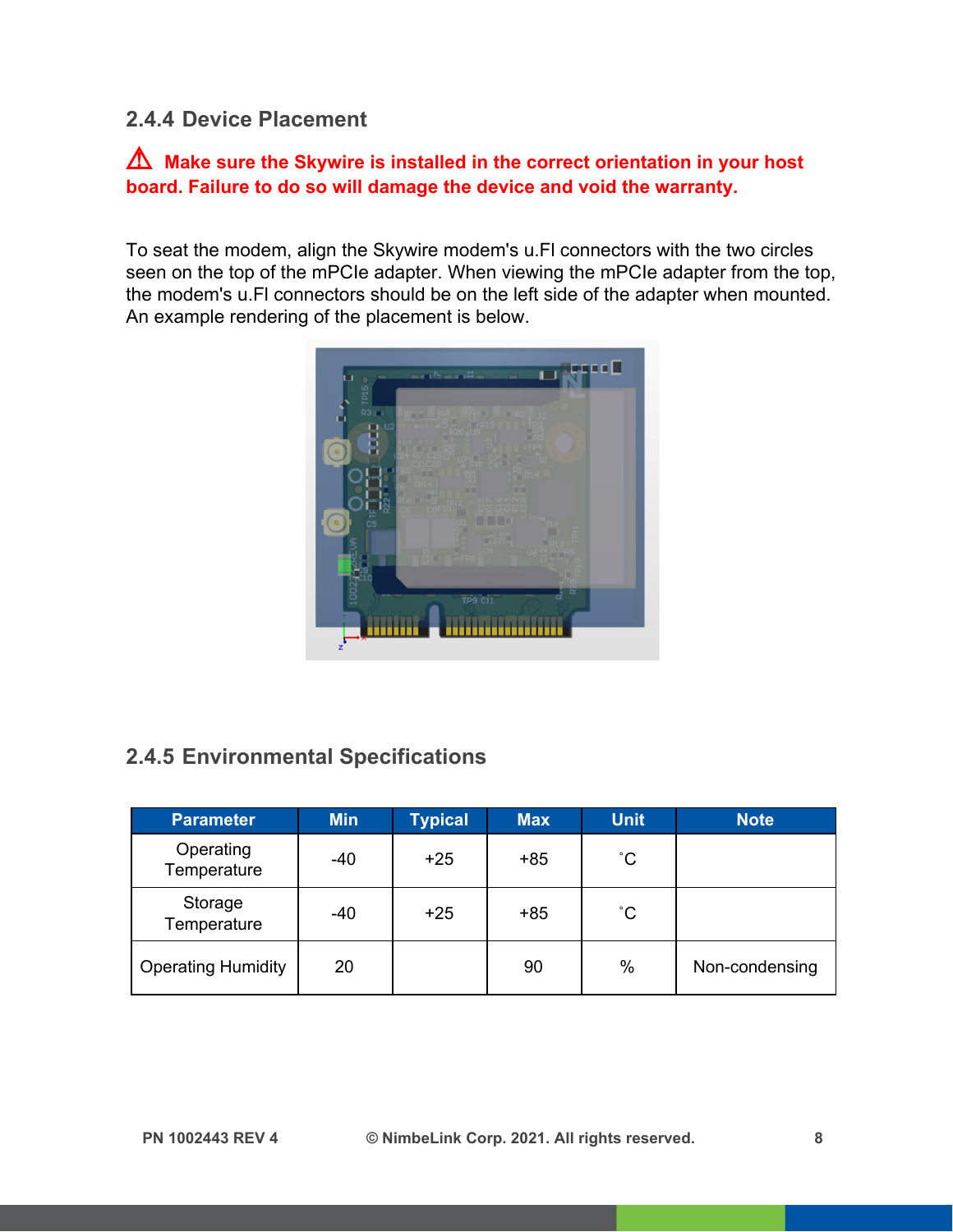# <span id="page-8-0"></span>**3. Modem Operation**

The following section details how the mPCIe adapter interfaces with the modem and documents the mPCIe control signal operation.

### <span id="page-8-1"></span>**3.1 USB Communication**

The mPCIe adapter connects to the modem's USB 2.0 interface. The modem's Serial UART interface is not available for use with the mPCIe adapter.

### <span id="page-8-2"></span>**3.2 Control Signals**

The mPCIe adapter provides four mPCIe control signals for controlling the Skywire modem as described in the following sections. The mPCIe adapter control signals are pre-configured using pull up resistors to allow the modem to immediately boot when power is applied.

#### <span id="page-8-3"></span>**3.2.1 PERST#**

The PERST# signal is an active low signal used to force a hardware reset of the cellular modem. The PERST# signal should only be used as a last resort when the modem is no longer responding to commands.

When PERST# is asserted it will also trigger the ON OFF pin controller, U5, to toggle the modem's ON\_OFF pin to boot the modem back up.

The PERST# is internally pulled high by the modem to allow for a proper power on sequence and does not need to be actively controlled during startup.

#### **3.2.2 W\_DISABLE#**

W DISABLE# is an active low signal used to control the 4.0V power supply for the modem. Asserting this signal will cut power to the modem. Prior to powering down the modem, users must properly power down the modem. Otherwise, they risk damaging the modem. Leave as not connected or drive high to keep the modem always on.

#### **3.2.3 WAKE#**

The WAKE# signal is used to wake the host system from stand-by. This signal is not configured by default and its use can be mapped via AT commands on the cellular modem.

The WAKE# signal is controlled by pin 17 of the Skywire modem and is referenced to VCC 3V3 by a 10 KΩ resistor.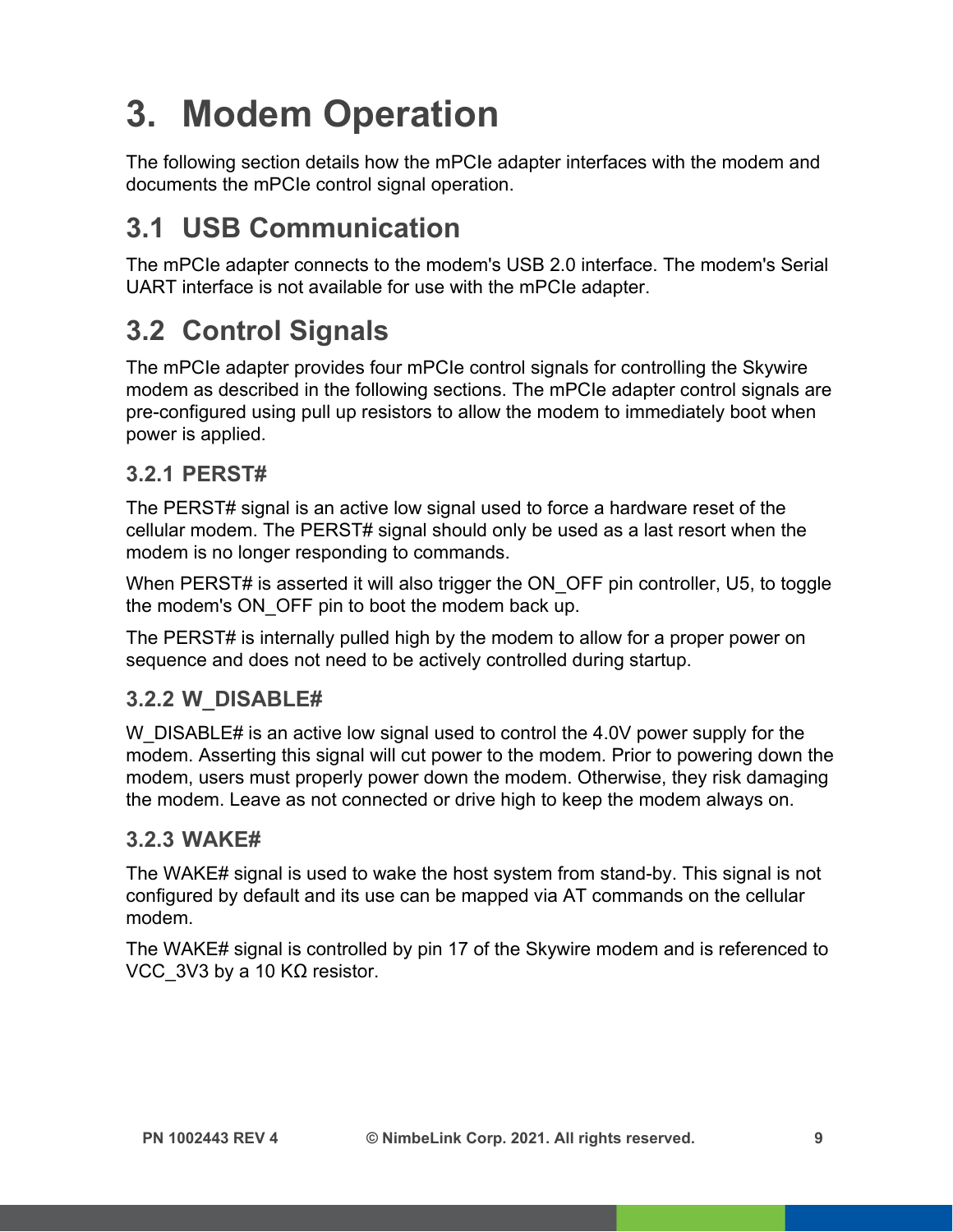

The GPIO pins on some Skywire modems may toggle while the modem is booting. If this causes an issue for the host system, the control GPIO can be changed to Skywire pin 18 by de-populating R18 and populating R17 on the adapter board.

#### **3.2.4 LED\_WWAN#**

LED WWAN# is an active low signal that is driven by default. It can be used to drive an LED on the host system.

### <span id="page-9-0"></span>**3.3 Modem Power On and Off**

#### <span id="page-9-1"></span>**3.3.1 Power On**

The adapter card will automatically boot the modem when power is applied. The mPCIe adapter has a built in auto power on circuit using a TI TPL5111DDCR (U5) that will toggle the modem's ON OFF pin low for  $~1.5$  seconds after the 4.0V supply is enabled. The ON OFF signal will also be toggled when the PERST# signal is asserted.

#### <span id="page-9-2"></span>**3.3.2 Power Off**

Prior to removing the system's VCC\_3V3 power, the cellular modem must be properly powered down. Removing power prior to shutting down the modem violates carrier standards and may damage the modem. Please see the AT command manual of the modem being used for the proper shutdown command for the modem. Users must wait for the modem to fully de-enumerate from the host system prior to removing power.

#### **Example Shut Down Sequence:**

- 1. Shut down the modem via AT command.
- 2. Wait for the modem to de-enumerate.
- 3. Assert W\_DISABLE#.
- 4. Remove VCC\_3V3.